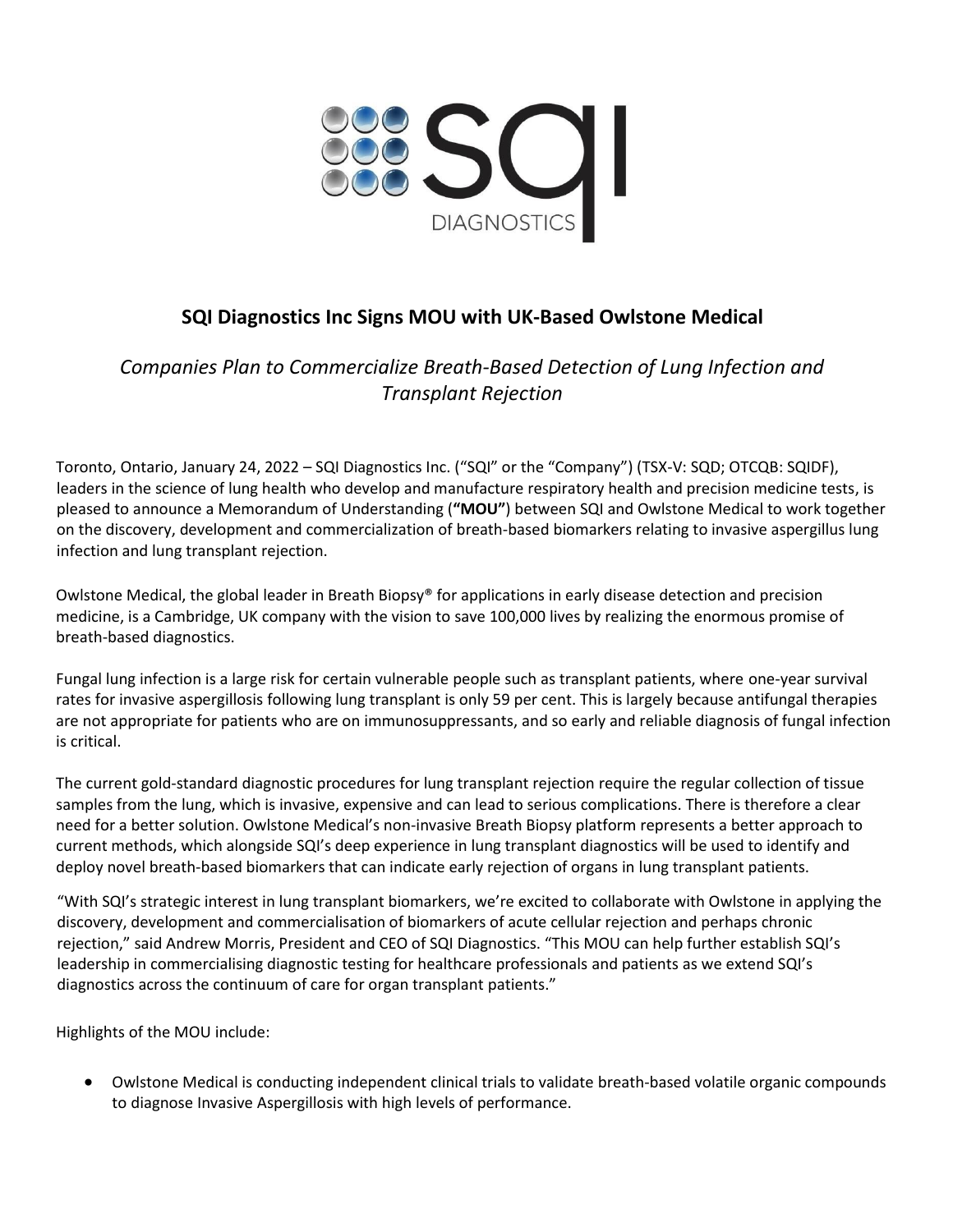- SQI and Owlstone Medical will agree on the most appropriate regulatory strategy for the tests and, as necessary, liaise with the appropriate regulatory authorities to seek approval of the breath collector as a medical device and/or the approval of the lung transplant rejection in vitro diagnostic test (IVD).
- Owlstone Medical will own and patent any inventions arising from the lung transplant rejection discoveries and offer an exclusive, worldwide license to SQI to commercialise the biomarkers for clinical use. SQI will undertake reasonable commercial efforts to develop and commercialise the lung transplant rejection test.

**This non-binding MOU is intended to be used for negotiation purposes only, and to express the present intention of the parties with respect to the terms and conditions of a proposed relationship between the parties. The MOU does not constitute a binding commitment, or an offer to enter a binding commitment.**

## **About SQI Diagnostics**

SQI Diagnostics are leaders in the science of lung health. We develop and manufacture respiratory health and precision medicine tests that run on SQI's fully automated systems. Our tests simplify and improve COVID19 antibody monitoring, Rapid Acute Lung Injury testing, donor organ transplant informatics, and immunological protein and antibody testing. We're driven to create and market life-saving testing technologies that help more people in more places live longer, healthier lives. For more information, please visi[t www.sqidiagnostics.com.](http://www.sqidiagnostics.com/)

## **About Owlstone Medical (**[www.owlstonemedical.com](http://www.owlstonemedical.com/)**)**

Owlstone Medical's vision is to save 100,000 lives by realizing the enormous promise of breath-based diagnostics through the development and application of Breath Biopsy®. The Breath Biopsy platform includes ReCIVA®, a proprietary sample collection device that can take stable breath samples anywhere, the world's only commercial Breath Biopsy Laboratory located in Cambridge, U.K. with support through our office in Research Triangle Park, NC, USA, and the development of the world's largest Digital Breath Biobank matched to patient phenotype.

Owlstone Medical is deploying the platform to address some of the key challenges of 21st century healthcare. The focus is on the development of Tests and RUO Panels for the early detection of disease with an emphasis on cancer, and on precision medicine with liver and respiratory disease of particular importance. The Breath Biopsy OMNI (Owlstone Medical Novel Insights) Assay is Owlstone Medical's comprehensive solution for end-to-end breath sample collection and VOC analysis, which is being deployed with large pharma including AstraZeneca, Actelion Pharmaceuticals (a J&J company), and GlaxoSmithKline, and leading academic institutions. Owlstone Medical's technology is currently in use at over 100 sites worldwide.

## **Contact:** Morlan Reddock Chief Financial Officer 437-235-6563 [mreddock@sqidiagnostics.com](mailto:mreddock@sqidiagnostics.com)

#### *FORWARD-LOOKING INFORMATION*

*This news release contains certain forward-looking statements, including, without limitation, statements containing the words "will", "may", "expects", "intends", "anticipates" and other similar expressions which constitute "forward-looking information" within the meaning of applicable securities laws. Forward-looking statements reflect the Company's current expectation and assumptions, and are subject to a number of risks and uncertainties that could cause actual results to differ materially from those anticipated. The forward-looking statements in this news release include without limitation, statements with respect to the Private Placement, the Debenture Repayment and the use of proceeds of the Private Placement. These forward-looking statements are qualified in their entirety by the inherent risks and uncertainties surrounding future expectations. Important factors that could cause actual results to differ materially from expectations include, but are not limited to, risks related to the failure to obtain necessary regulator and stock exchange approvals for the Private Placement, general economic and market factors, competition, the development and*